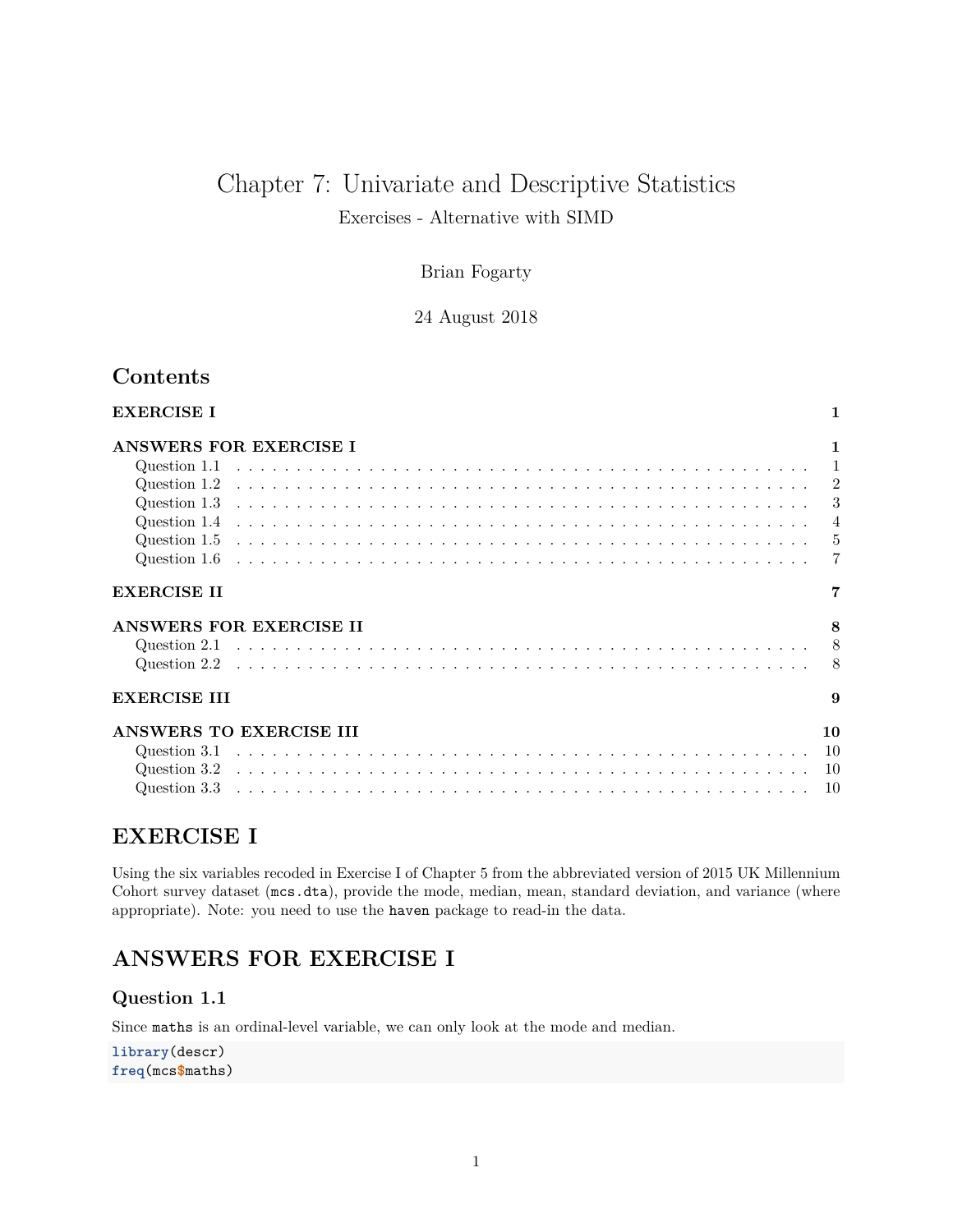

mcs**\$**maths.num <- **as.numeric**(mcs**\$**maths) **median**(mcs**\$**maths.num, na.rm=TRUE)

#### [1] 3

The mode is "agree" and the median is "agree". If we want to use the median() function, we need to convert maths to a numeric variable and run the function without missing values (na.rm=TRUE). Notice that the median() function gives us the numeric value, "3", and not the label. We need to simply check what the label is for "3" to see it is for "agree".

### <span id="page-1-0"></span>**Question 1.2**

Since science is an ordinal-level variable, we can only look at the mode and median.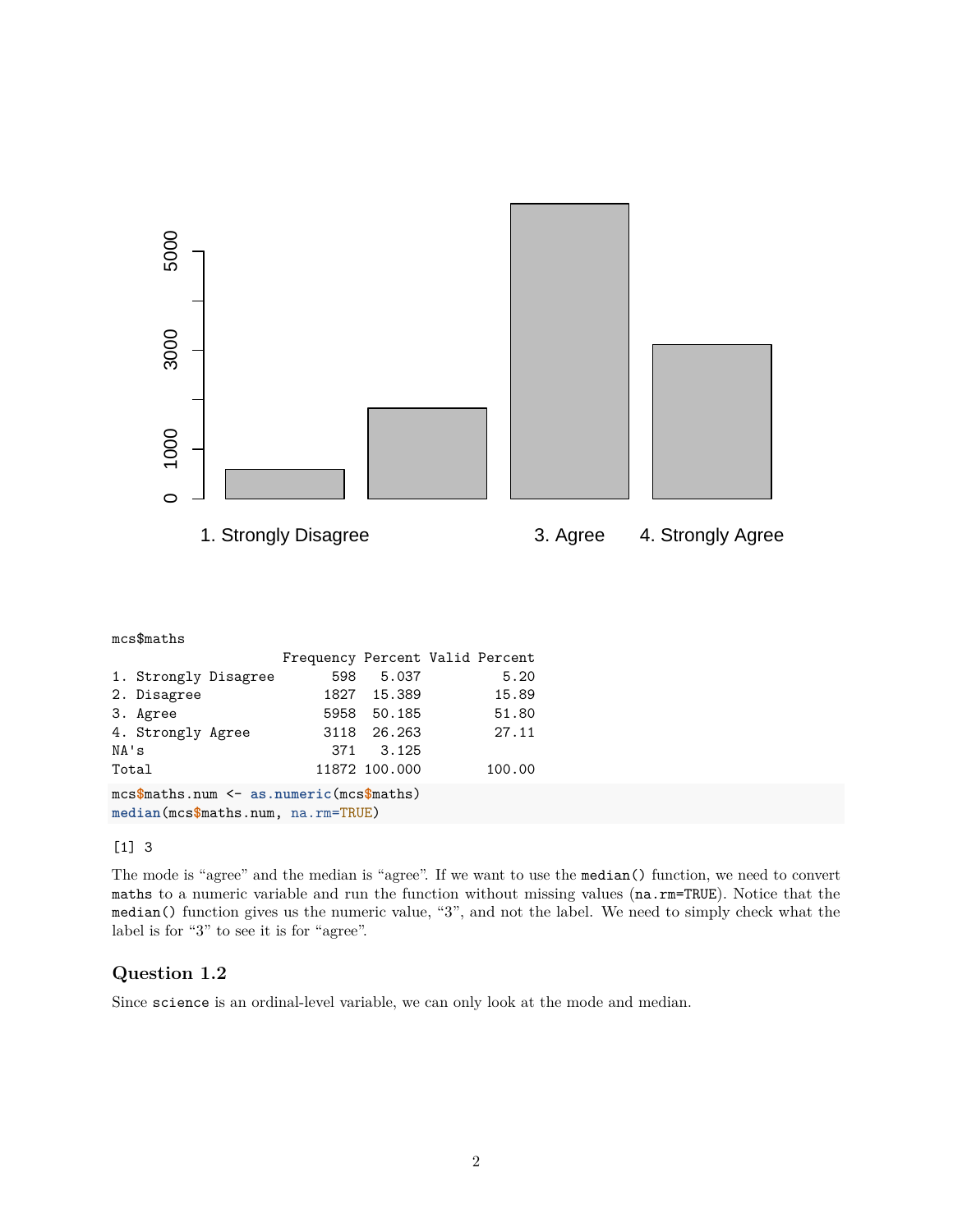

| mcs\$science                                                                                         |                                 |               |  |        |
|------------------------------------------------------------------------------------------------------|---------------------------------|---------------|--|--------|
|                                                                                                      | Frequency Percent Valid Percent |               |  |        |
| 1. Strongly Disagree                                                                                 | 500                             | 4.212         |  | 4.35   |
| 2. Disagree                                                                                          |                                 | 1993 16.787   |  | 17.34  |
| 3. Agree                                                                                             |                                 | 6166 51.937   |  | 53.65  |
| 4. Strongly Agree                                                                                    |                                 | 2834 23.871   |  | 24.66  |
| NA's                                                                                                 |                                 | 379 3.192     |  |        |
| Total                                                                                                |                                 | 11872 100.000 |  | 100.00 |
| $\texttt{mcs\$}$ science.num $\leq$ as.numeric(mcs\$science)<br>median(mcs\$science.num, na.rm=TRUE) |                                 |               |  |        |

[1] 3

The mode is "agree" and the median is "agree". If we want to use the median() function, we need to convert science to a numeric variable.

### <span id="page-2-0"></span>**Question 1.3**

Since gender is a nominal-level variable, we can only look at the mode.

#### **freq**(mcs**\$**gender)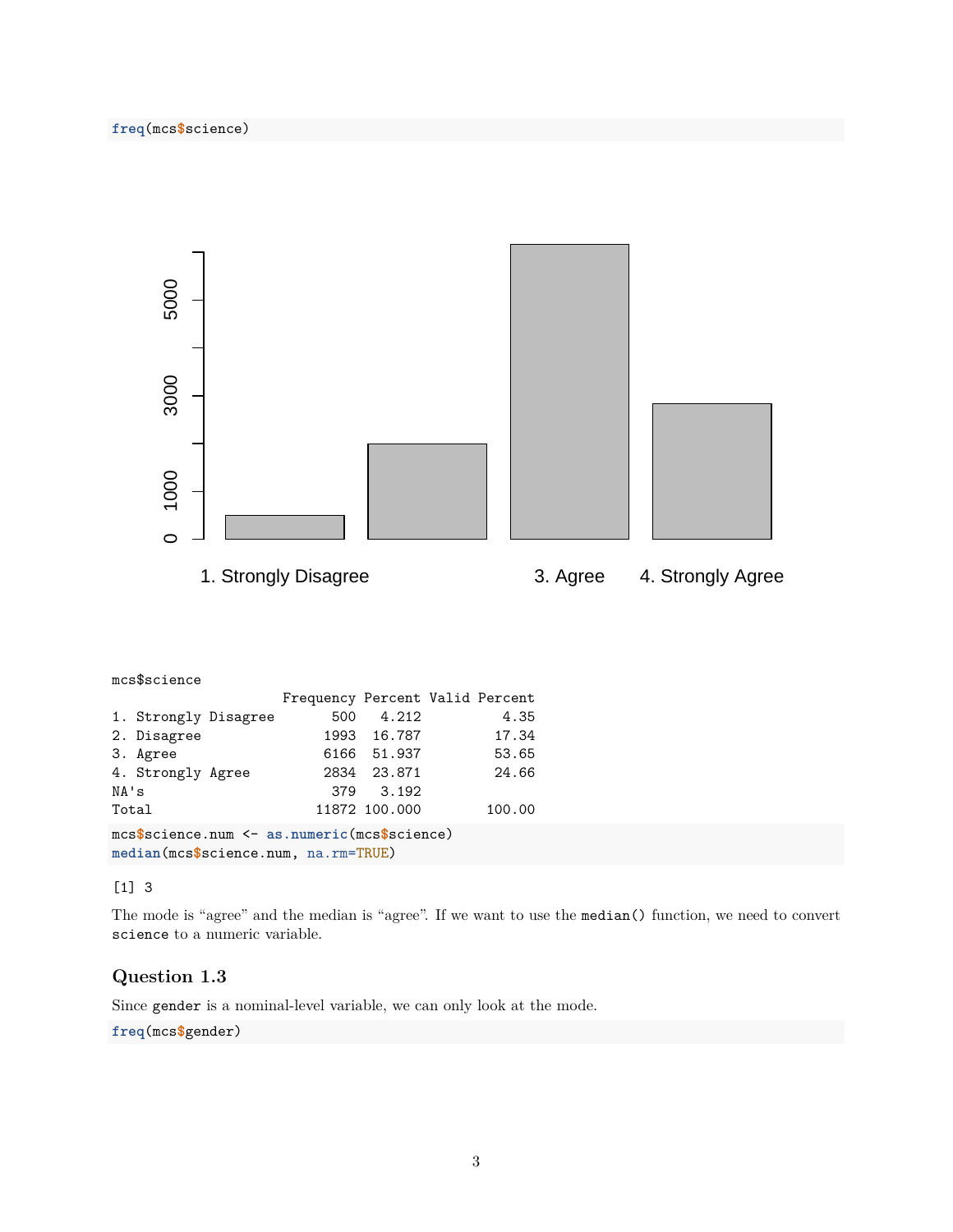

mcs\$gender

|           | Frequency Percent |              |
|-----------|-------------------|--------------|
| 0. Female |                   | 5926 49.92   |
| 1. Male   |                   | 5946 50.08   |
| Total     |                   | 11872 100.00 |

The mode is "male".

### <span id="page-3-0"></span>**Question 1.4**

Since bestsch is an ordinal-level variable, we can only look at the mode and median.

**freq**(mcs**\$**bestsch)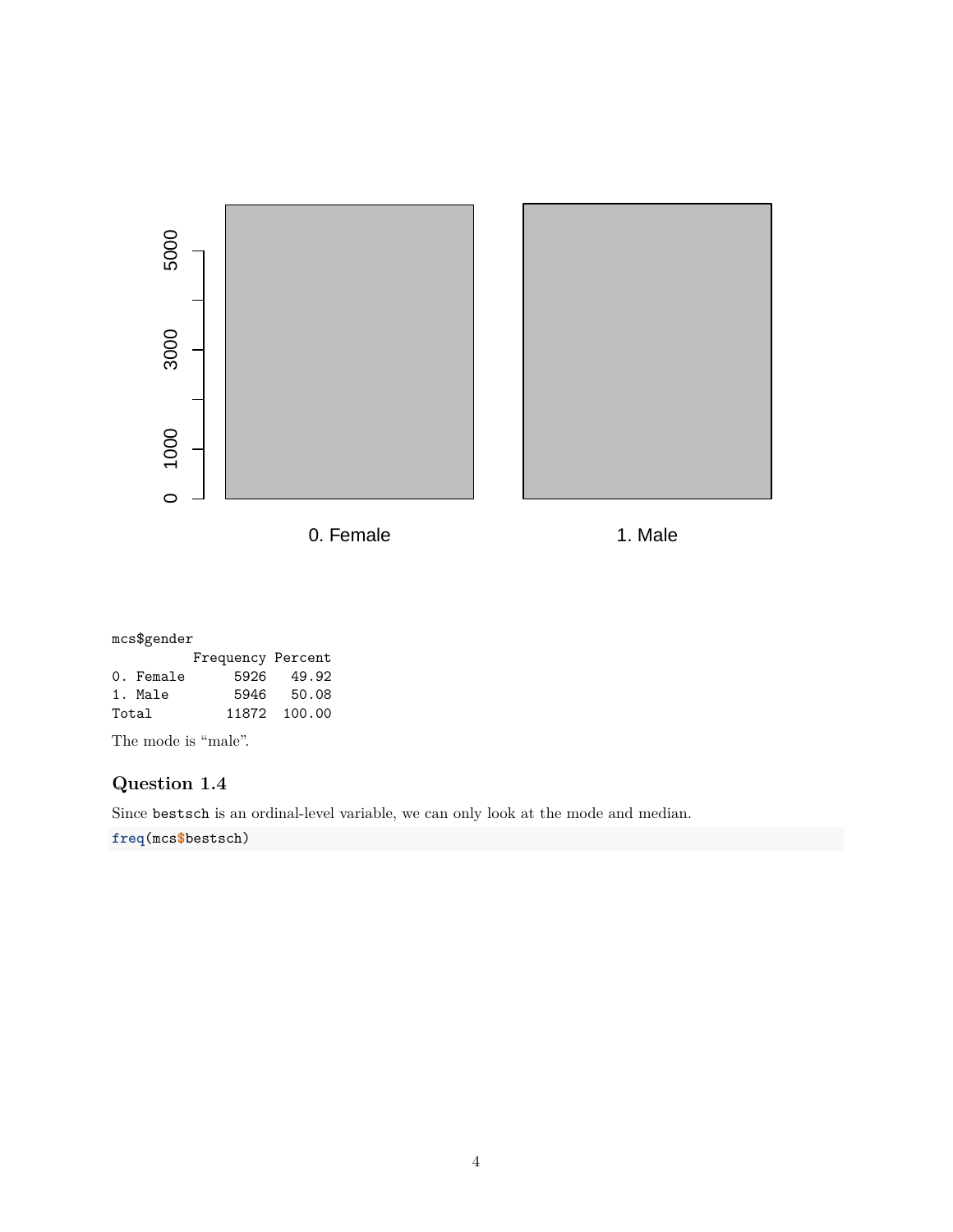

| mcs\$bestsch                                                                         |               |           |                |                       |  |
|--------------------------------------------------------------------------------------|---------------|-----------|----------------|-----------------------|--|
|                                                                                      |               | Frequency |                | Percent Valid Percent |  |
|                                                                                      | 1. Never      | 35        | 0.2948         | 0.3044                |  |
|                                                                                      | 2. Sometimes  | 1058      | 8.9117         | 9.2008                |  |
|                                                                                      | 3. Most Times | 6469      | 54.4896        | 56.2571               |  |
|                                                                                      | 4. Always     |           | 3937 33.1621   | 34.2378               |  |
| NA's                                                                                 |               | 373       | 3.1418         |                       |  |
| Total                                                                                |               |           | 11872 100.0000 | 100.0000              |  |
| mcs\$bestsch.num <- as.numeric(mcs\$bestsch)<br>median(mcs\$bestsch.num, na.rm=TRUE) |               |           |                |                       |  |

#### [1] 3

The mode is "most times" and the median is "most times". If we want to use the median() function, we need to convert bestsch to a numeric variable.

### <span id="page-4-0"></span>**Question 1.5**

Since vidgames is an ordinal-level variable, we can look at the mode and median. But, we can also consider vidgames to be a high ordinal-level variable, which allows us to look at all the measures.

**freq**(mcs**\$**vidgames)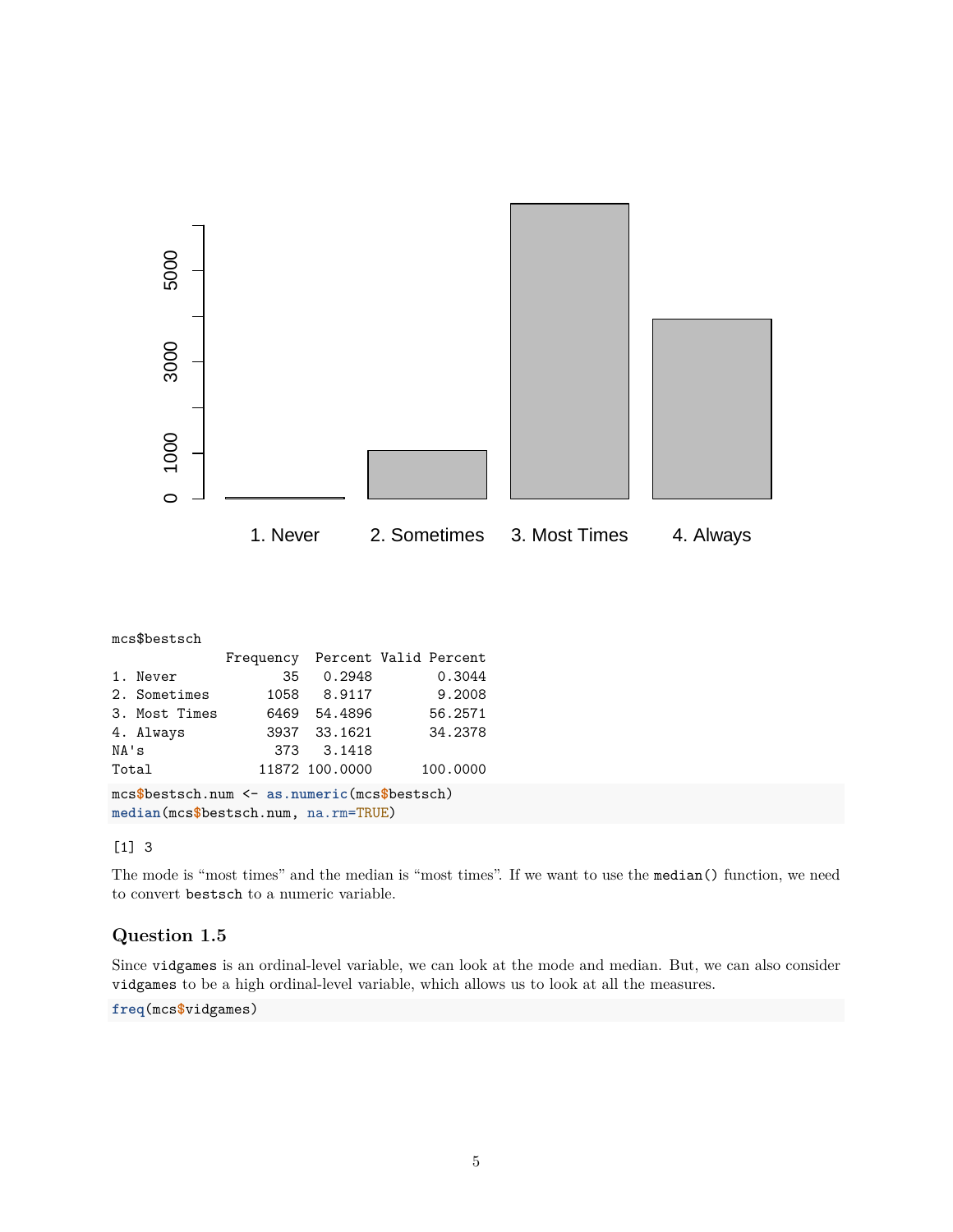

|                                                                                         | mcs\$vidgames    |                                 |               |  |         |
|-----------------------------------------------------------------------------------------|------------------|---------------------------------|---------------|--|---------|
|                                                                                         |                  | Frequency Percent Valid Percent |               |  |         |
|                                                                                         | 1. Never         |                                 | 2160 18.194   |  | 18.763  |
|                                                                                         | 2. Less Half Hr  |                                 | 1565 13.182   |  | 13.595  |
|                                                                                         | 3. Half Hr to Hr |                                 | 1343 11.312   |  | 11.666  |
|                                                                                         | 4. $1-2$ Hrs     |                                 | 1751 14.749   |  | 15.210  |
|                                                                                         | 5. $2-3$ Hrs     |                                 | 1583 13.334   |  | 13.751  |
|                                                                                         | $6.3-5$ Hrs      |                                 | 1478 12.449   |  | 12.839  |
|                                                                                         | $7.5-7$ Hrs      |                                 | 770 6.486     |  | 6.689   |
|                                                                                         | 8. More 7 Hrs    |                                 | 862 7.261     |  | 7.488   |
| NA's                                                                                    |                  |                                 | 360 3.032     |  |         |
| Total                                                                                   |                  |                                 | 11872 100.000 |  | 100.000 |
| mcs\$vidgames.num <- as.numeric(mcs\$vidgames)<br>median(mcs\$vidgames.num, na.rm=TRUE) |                  |                                 |               |  |         |

#### [1] 4

The mode is "never" and the median is "1-2 hours". If we want to use the median() function, we need to convert vidgames to a numeric variable.

For the high ordinal version, we can add in the mean, standard deviation, and variance. To do so, we need to use the numeric version of the variable.

**mean**(mcs**\$**vidgames.num, na.rm=TRUE)

[1] 3.943016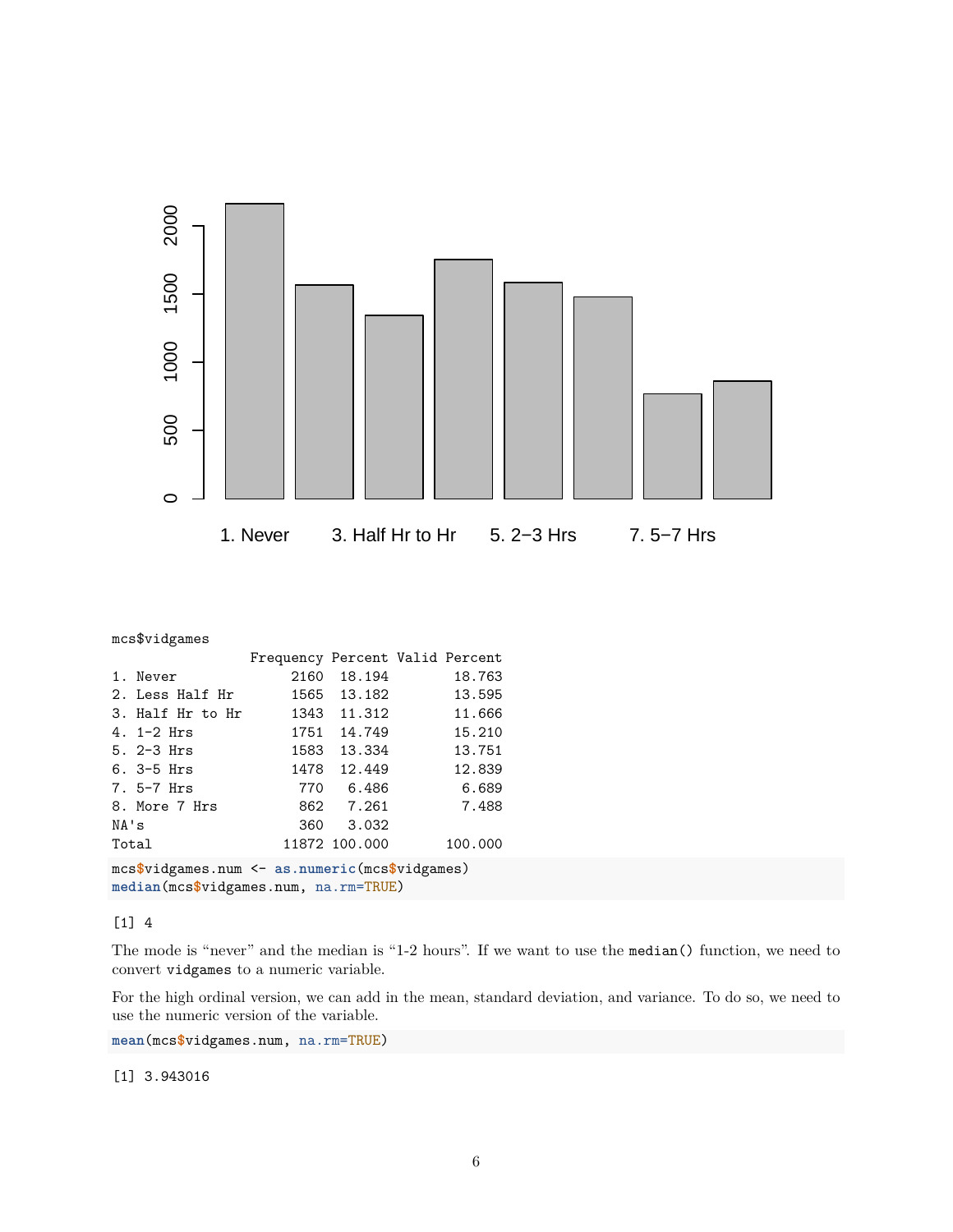**sd**(mcs**\$**vidgames.num, na.rm=TRUE)

[1] 2.190292

**var**(mcs**\$**vidgames.num, na.rm=TRUE)

[1] 4.797378

The mean is 3.94, the standard deviation is 2.19, and the variance is 4.80.

#### <span id="page-6-0"></span>**Question 1.6**

Since siblings is a nominal-level variable, we can only look at the mode. **freq**(mcs**\$**siblings)



| mcs\$siblings |  |                |                   |              |  |
|---------------|--|----------------|-------------------|--------------|--|
|               |  |                | Frequency Percent |              |  |
|               |  | 0. No Siblings |                   | 1678 14.13   |  |
|               |  | 1. Siblings    | 10194             | 85.87        |  |
| Total         |  |                |                   | 11872 100.00 |  |

The mode is "siblings".

## <span id="page-6-1"></span>**EXERCISE II**

Using the SIMD postcodes dataset (simd.csv), provide the mode, median, mean, standard deviation, and variance (where appropriate) for the original version of pct\_depress and the recoded version with labels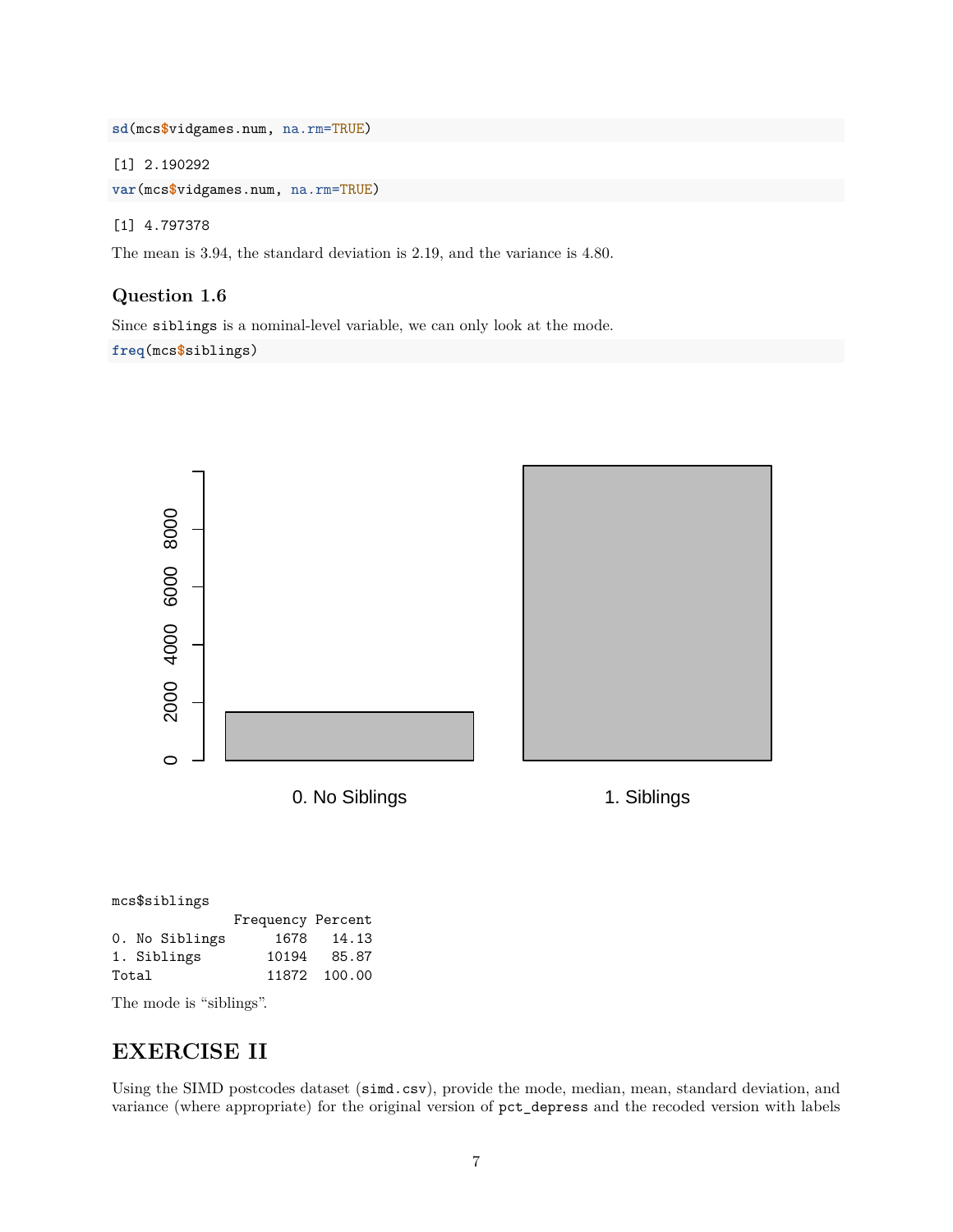from Exercise III in Chapter 5. Why is discussing the descriptive statistics for pct\_depress likely more informative than for the recoded version?

## <span id="page-7-0"></span>**ANSWERS FOR EXERCISE II**

#### <span id="page-7-1"></span>**Question 2.1**

pct\_depress is a ratio-level variable, so we can look at all the measures.

```
options(max.print=9999)
freq(simd$pct_depress, plot=FALSE)
```
simd  $\leq$  read.csv<sup>("simd.csv")</sup>

```
median(simd$pct_depress, na.rm=TRUE)
```
[1] 17

**mean**(simd**\$**pct\_depress, na.rm=TRUE)

[1] 17.53929

```
sd(simd$pct_depress, na.rm=TRUE)
```
[1] 5.032103

```
var(simd$pct_depress, na.rm=TRUE)
```
[1] 25.32206

The mode is 15 percent. The median is 17, the mean is 17.54, the standard deviation is 5.03, and the variance is 25.32.

### <span id="page-7-2"></span>**Question 2.2**

Since pct\_depress3 is an ordinal-level variable, we can only look at the mode and median.

**freq**(simd**\$**pct\_depress3)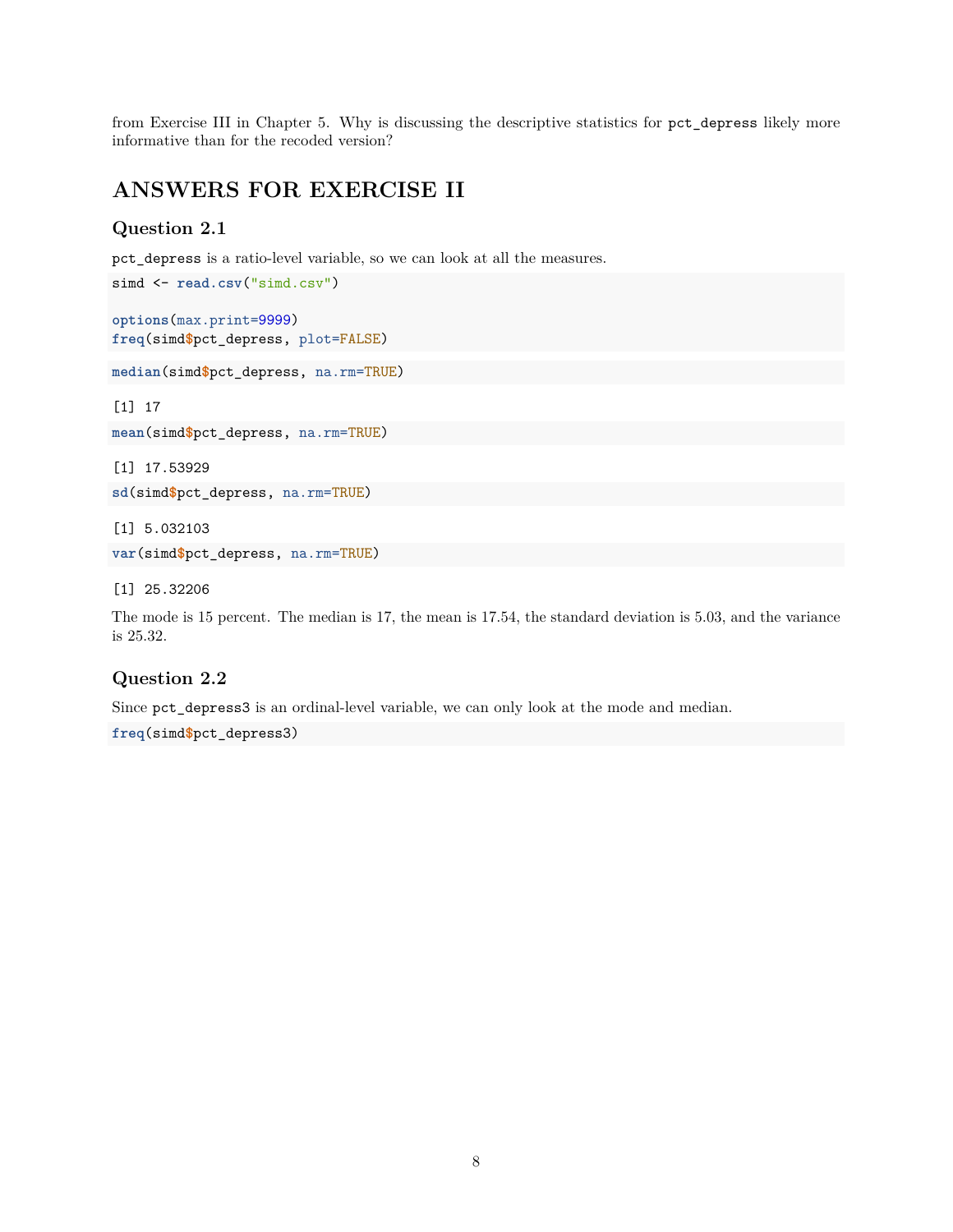

| simd\$pct depress3 |               |                |                       |  |  |
|--------------------|---------------|----------------|-----------------------|--|--|
|                    | Frequency     |                | Percent Valid Percent |  |  |
| low                | 481           | 6.89507        | 6.8970                |  |  |
| med low            | 4525          | 64.86525       | 64.8839               |  |  |
| med high           | 1921          | 27.53727       | 27.5452               |  |  |
| high               | 47            | 0.67374        | 0.6739                |  |  |
| NA's               | $\mathcal{P}$ | 0.02867        |                       |  |  |
| Total              |               | 6976 100.00000 | 100.0000              |  |  |

The mode is "med low" and the median is "med low".

The original pct depress gives us a more precise understanding of psychiatric prescriptions across Scotland. We can say that the median psychiatric prescription percentage is 17%, which is more informative than saying the median psychiatric prescription is "med low". The relatively small standard deviation suggests that most Scottish datazones' psychiatric prescription percentages are clustered near the mean of 17.54%; which is something we cannot determine from the recoded version.

## <span id="page-8-0"></span>**EXERCISE III**

Mama Llama wants to know whether her cigarette smoking is excessive in the Glasgow llama population. You need to help her figure it out.

- 1. Mama Llama smokes 40 cigarettes a week (*x*), while the mean llama smoking is 30 cigarettes a week  $(μ)$  and the standard deviation is 10 cigarettes a week  $(σ)$ . Calculate the z-score.
- 2. Using the pnorm() function and the calculated z-score, find the probability.
- 3. Interpret the probability using plain language.